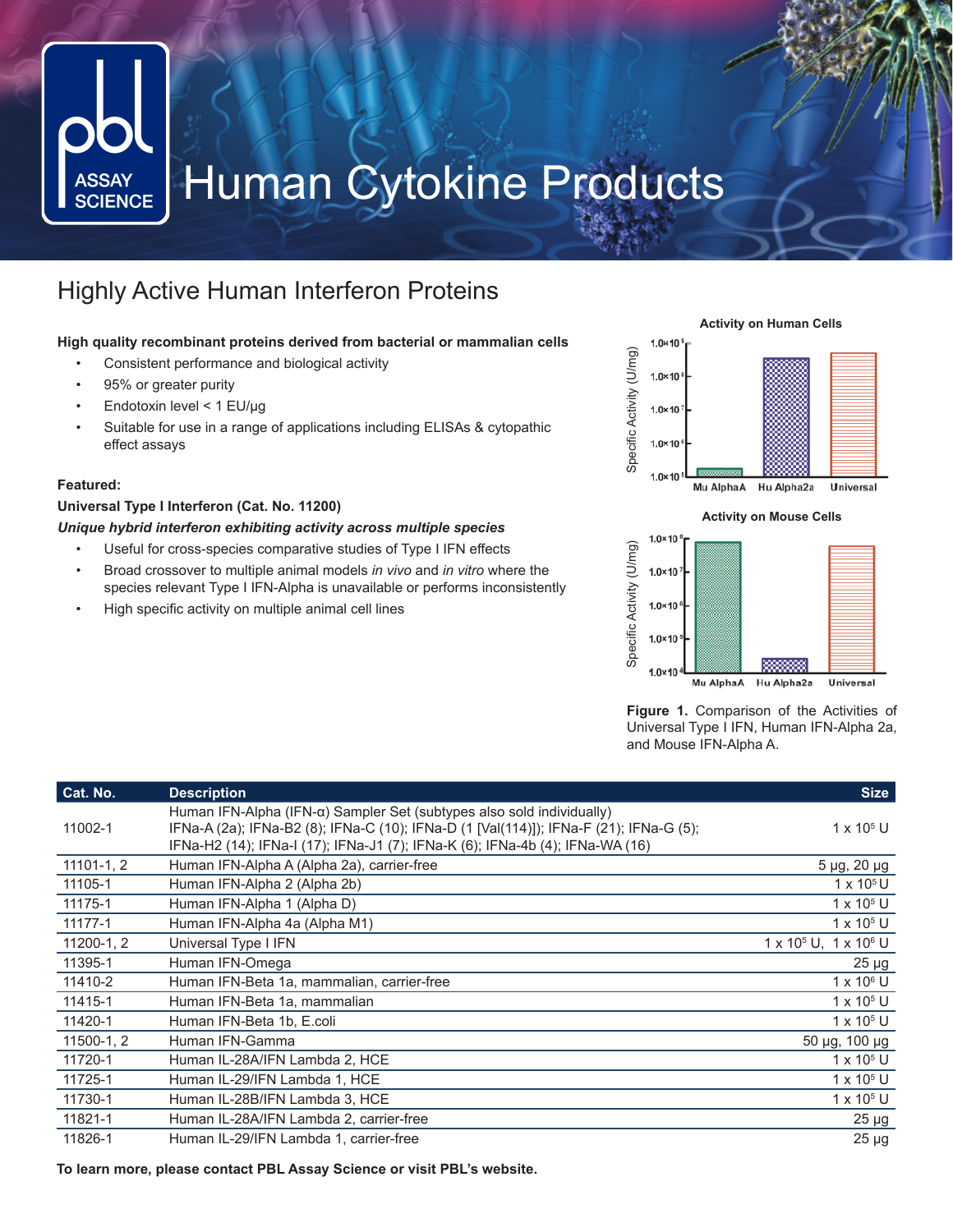# **Human Interferon Alpha (IFN-α) ELISAs**

**Detect and quantitate human IFN-Alpha subtypes in serum, plasma, or Tissue Culture Media (TCM).**

#### **Featured:**

### **Human IFN-Alpha All Subtype ELISA (Cat. No. 41115)**

*High Sensitivity*

- Assay Standard Range: 1.95 125 pg/ml
- Accurate low pg/ml detection of all 12 human IFN-Alpha subtypes
- Robust matrix tolerance including normal & autoimmune disease sera, EDTA plasma, and TCM
- Optimized for autoimmune sera and plasma samples
- Consistent, reproducible results with < 10% inter- and < 8% intra-assay CVs
- Detects previously "missed" IFN-Alpha subtypes





**Subtype LOD (pg/ml) LOQ (pg/ml)**  $\alpha$ 1 (αD)  $\begin{vmatrix} 0.09 & 0.343 \end{vmatrix}$  $\alpha$ 2a (αA)  $\begin{vmatrix} 0.056 & | & 0.214 \end{vmatrix}$  $α4a (αM1)$  0.099 0.382  $\alpha$ 5 (αG)  $\begin{array}{|c|c|c|c|c|} \hline \rule{0pt}{1.5ex} & 0.083 & \multicolumn{1}{|c|}{\ } & 0.276 \hline \end{array}$  $\alpha$ 6 (αK) | 0.041 | 0.183  $\alpha$ 7 (αJ1) | 0.112 | 0.423  $\alpha$ 8 ( $\alpha$ B2) | 0.284 | 0.993  $\alpha$ 10 (αC)  $\begin{array}{|c|c|c|c|c|} \hline 0.108 & 0.447 \ \hline \end{array}$  $\alpha$ 14 (αH)  $\begin{array}{|c|c|c|c|c|} \hline \rule{0pt}{1.1ex}\quad\quad&0.168\quad\quad&0.585\quad\quad&\quad&0.585\quad\quad&\quad&0.585\quad&\quad&0.580\quad&\quad&0.580\quad&0.580\quad&0.580\quad&0.580\quad&0.580\quad&0.580\quad&0.580\quad&0.580\quad&0.580\quad&0.580\quad&0.580\quad&0.580\quad&0.580\quad&0.580\quad&0.$  $\alpha$ 16 (αWA) 0.078 0.328  $\alpha$ 17 (αl) 0.156 0.522  $\alpha$ 21 (αF)  $\begin{array}{|c|c|c|c|c|} \hline \rule{0pt}{1.2ex} & 0.293 & \multicolumn{1}{|c|}{ } \end{array}$  1.129

**Table 1.** Lower Limit of Quantitation (LLOQ) and Lower Limit of Detection (LLOD) in Normal Human Serum.

Lupus Sera (LS) Total Signal **B.** LS Signal with Blocking PAb **IFN-Alpha Specific Signal** 

|                                                                     | 41135 (TCM)      | 41115                                                     |
|---------------------------------------------------------------------|------------------|-----------------------------------------------------------|
| High sensitivity for low level Human IFN-Alpha quantification       | 1.95 - 125 pg/ml |                                                           |
| Human IFN-Alpha all subtype reactivity for total amount measurement | 12 of 12         |                                                           |
| Robust sample matrix compatibility                                  | TCM              | TCM; EDTA Plasma;<br>Healthy & Autoimmune<br>Disease Sera |

| Cat. No. | <b>Description</b>                                            | Size 1            |
|----------|---------------------------------------------------------------|-------------------|
| 41135-1  | VeriKine-HS Human IFN-Alpha All Subtype TCM ELISA Kit (TCM)   | 1 x 96-well plate |
| 41115-1  | VeriKine-HS Human IFN-Alpha All Subtype ELISA Kit (S, P, TCM) | 1 x 96-well plate |

**To learn more about the all subtype Human IFN-Alpha kits, or find information on PBL's classic multi-subtype VeriKine ELISAs (41100, 41105, 41110) which detect a number of the 12 IFN-Alpha subtypes, please contact PBL Assay Science or visit PBL's website.**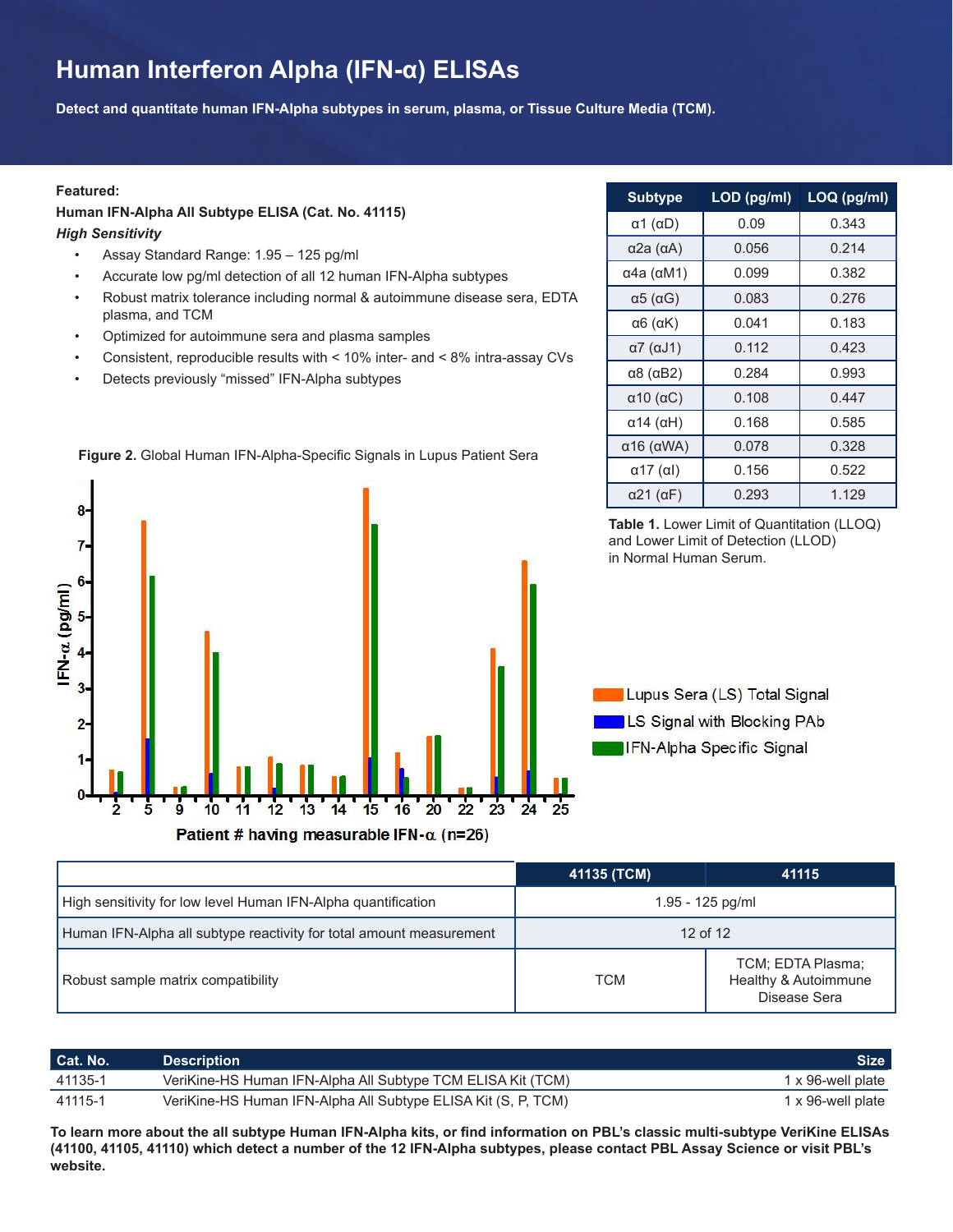### **Human Interferon Beta (IFN-β) ELISAs**

**Accurately detect and measure human IFN-Beta in serum, plasma, or TCM at an improved level of sensitivity.**

#### **Featured:**

#### **Human IFN-Beta Serum ELISA (Cat. No. 41415)**

*High Sensitivity*

- Assay Standard Range: 1.2 150 pg/ml
- Provides > 90% serum spike-recovery
- Reproducible results with < 8% inter- and intra-assay CVs
- Robust matrix tolerance for autoimmune disease sera
- Validated by multiple CROs for sensitive measurement of IFN-Beta therapeutics in human serum samples
	- e.g. Rebif®, Avonex®, Extavia®, Betaseron®
- Suitable for PK, PD, Toxicity & Biomarker studies



**Figure 3. ELISA Standard Curve in Normal Human Serum (NHS) vs. Standard Curve in Standard Diluent.** No observable inhibitory effect of normal human serum.



**Figure 4. Multiple Sclerosis (MS).** IFN-Beta was measured in sera/plasma of Multiple Sclerosis (MS) patients and Normal Donors. IFN-Beta was found to be quantifiable in 86% of MS patients on IFN-Beta therapy, 4.1% of MS patients on other therapies, and 1.5% of Normal Donor samples.

|                                                    | 41435 (TCM)  | 41415                                             |
|----------------------------------------------------|--------------|---------------------------------------------------|
| High sensitivity for Human IFN-Beta quantification | $2.34$ pg/ml | $1.2$ pg/ml                                       |
| Robust sample matrix compatibility                 | <b>TCM</b>   | TCM; Plasma; Healthy &<br>Autoimmune Disease Sera |
| Interference by sIFNAR2                            | No           | No                                                |

| Cat. No.  | <b>Description</b>                                     | <b>Size</b>                          |
|-----------|--------------------------------------------------------|--------------------------------------|
| 41435-1   | VeriKine-HS Human IFN-Beta TCM ELISA Kit (TCM)         | 1 x 96-well plate                    |
| 41415-1   | VeriKine-HS Human IFN-Beta Serum ELISA Kit (S, P, TCM) | 1 x 96-well plate                    |
| 41410-1.2 | VeriKine Human IFN-Beta ELISA Kit (TCM)                | 1 x 96-well plate, 5 x 96-well plate |

**To learn more about the high sensitivity Human IFN-Beta kits, or find information on PBL's existing TCM ELISA (41410), please contact PBL Assay Science or visit PBL's website.**